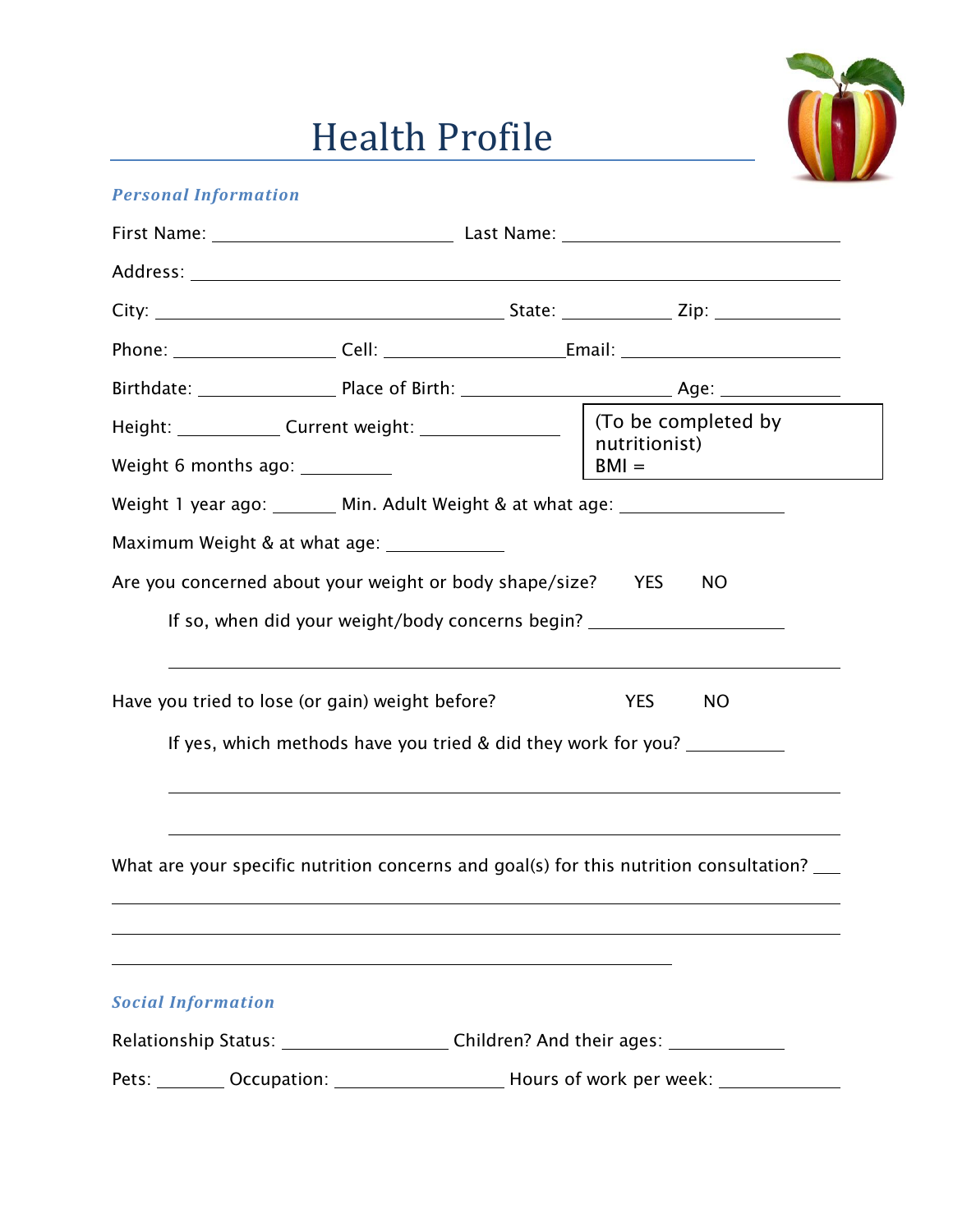## *Health Information*

Do you have any of the following conditions?

|                                                       |     | (In the space provided explain if anyone in your family has these conditions)                                                                                                                                                  |  |  |  |  |
|-------------------------------------------------------|-----|--------------------------------------------------------------------------------------------------------------------------------------------------------------------------------------------------------------------------------|--|--|--|--|
|                                                       |     |                                                                                                                                                                                                                                |  |  |  |  |
| High blood cholesterol YES                            |     | NO                                                                                                                                                                                                                             |  |  |  |  |
|                                                       |     | Heart attack and/or stroke YES NO                                                                                                                                                                                              |  |  |  |  |
| Cancer                                                |     | YES NO                                                                                                                                                                                                                         |  |  |  |  |
| Obesity/Overweight                                    |     | $YES NO$ $10$                                                                                                                                                                                                                  |  |  |  |  |
| <b>Diabetes</b>                                       | YES |                                                                                                                                                                                                                                |  |  |  |  |
|                                                       |     | Thyroid problems Thyroid Problems Thyroid Problems                                                                                                                                                                             |  |  |  |  |
|                                                       |     |                                                                                                                                                                                                                                |  |  |  |  |
|                                                       |     | Eating disorder TES NO TELECTRIC RESOLUTION AND THE RESOLUTION OF THE RESOLUTION OF THE RESOLUTION OF THE RESOLUTION OF THE RESOLUTION OF THE RESOLUTION OF THE RESOLUTION OF THE RESOLUTION OF THE RESOLUTION OF THE RESOLUTI |  |  |  |  |
|                                                       |     |                                                                                                                                                                                                                                |  |  |  |  |
|                                                       |     |                                                                                                                                                                                                                                |  |  |  |  |
|                                                       |     | diarrhea, constipation, Crohn's disease, diverticulosis, celiac disease, other:                                                                                                                                                |  |  |  |  |
|                                                       |     |                                                                                                                                                                                                                                |  |  |  |  |
| Osteoporosis                                          |     | YES NO                                                                                                                                                                                                                         |  |  |  |  |
|                                                       |     |                                                                                                                                                                                                                                |  |  |  |  |
|                                                       |     |                                                                                                                                                                                                                                |  |  |  |  |
|                                                       |     | Any other serious illnesses/hospitalizations/injuries? __________________________                                                                                                                                              |  |  |  |  |
|                                                       |     |                                                                                                                                                                                                                                |  |  |  |  |
|                                                       |     |                                                                                                                                                                                                                                |  |  |  |  |
|                                                       |     |                                                                                                                                                                                                                                |  |  |  |  |
|                                                       |     |                                                                                                                                                                                                                                |  |  |  |  |
|                                                       |     | Are you currently taking any medications, including birth control and over-the counter                                                                                                                                         |  |  |  |  |
|                                                       |     | drugs (such as aspirin, antacids, diet pills, laxatives, etc.)? YES NO                                                                                                                                                         |  |  |  |  |
|                                                       |     |                                                                                                                                                                                                                                |  |  |  |  |
|                                                       |     |                                                                                                                                                                                                                                |  |  |  |  |
|                                                       |     | Are you currently taking supplemental vitamin, herbs, or other dietary supplements?                                                                                                                                            |  |  |  |  |
| YES NO                                                |     |                                                                                                                                                                                                                                |  |  |  |  |
|                                                       |     |                                                                                                                                                                                                                                |  |  |  |  |
|                                                       |     |                                                                                                                                                                                                                                |  |  |  |  |
|                                                       |     | Do you have any food allergies or food intolerances? YES NO                                                                                                                                                                    |  |  |  |  |
|                                                       |     |                                                                                                                                                                                                                                |  |  |  |  |
|                                                       |     |                                                                                                                                                                                                                                |  |  |  |  |
|                                                       |     | The following questions in this section apply to females only:                                                                                                                                                                 |  |  |  |  |
| Check off the situations that apply to you currently: |     |                                                                                                                                                                                                                                |  |  |  |  |
| <b>Irregular Periods</b><br>$\Box$                    |     | <b>Heavy Periods</b><br>$\mathbf{L}$                                                                                                                                                                                           |  |  |  |  |
| <b>Painful Periods</b><br>$\Box$                      |     | Menopause<br>П                                                                                                                                                                                                                 |  |  |  |  |
|                                                       |     |                                                                                                                                                                                                                                |  |  |  |  |
|                                                       |     | Please indicate the date of your last menstrual cycle: _________________________                                                                                                                                               |  |  |  |  |
|                                                       |     |                                                                                                                                                                                                                                |  |  |  |  |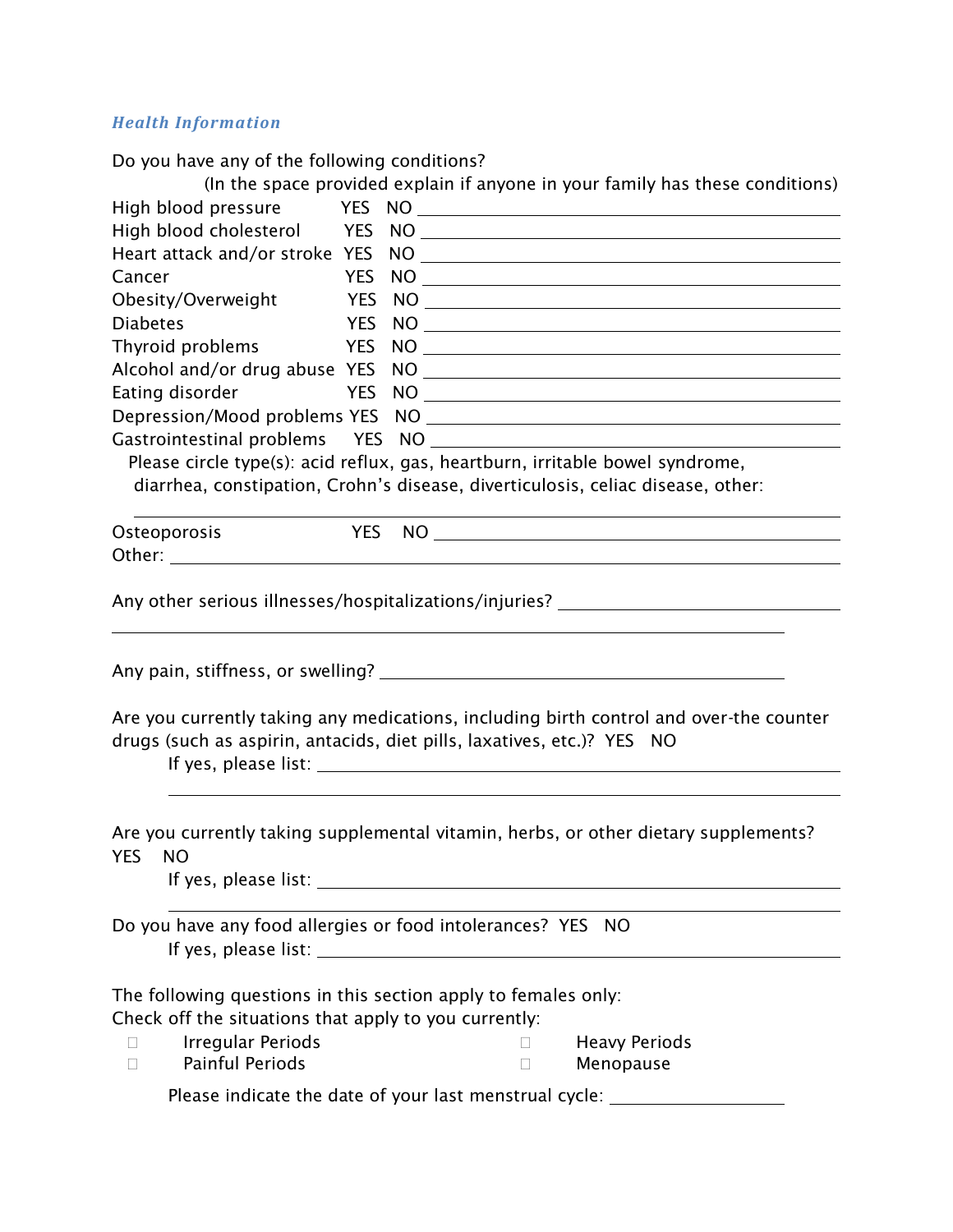Are you pregnant? YES NO Are you breastfeeding? YES NO *Lifestyle Profile*  How stressful do you consider your life right now?  $1 2 3 4 5$  *Not stressful at all…………………………………………. Extremely stressful*  What are your primary sources of stress? How is your food intake/tolerance affected by stress? *Please circle all that apply.*  No effect Eat more Eat less Eat different types of foods Irritable bowel Do you currently exercise? YES NO If yes, what do you do? How many days per week? How long per workout session? Do you drink alcohol? YES NO If yes, what, how much, and how often? Do you use tobacco, marijuana, or other drugs? YES NO If yes, what, how much, and how often? How many hours of sleep do you typically get each day/night? \_\_\_\_\_\_\_\_\_\_\_\_\_\_\_\_\_\_\_ Do you have any sleep concerns? (*i.e.* difficulty falling and/or staying asleep, Sleep walking/eating, etc.) YES NO If yes, please describe: *Typical Eating Pattern:* Are you following a special diet or eating plan at this time (i.e. vegetarian, Weight Watchers, etc.)? Yes No If yes, please describe: \_\_\_\_\_\_\_\_\_\_\_\_\_\_\_\_\_\_\_\_\_\_\_\_\_\_\_\_\_\_\_ Are there any foods that you avoid?

Please list your typical daily food/beverage intake below.NOTE: If you have two distinctive patterns (i.e. "good days" and "bad days"), please describe each pattern separately.